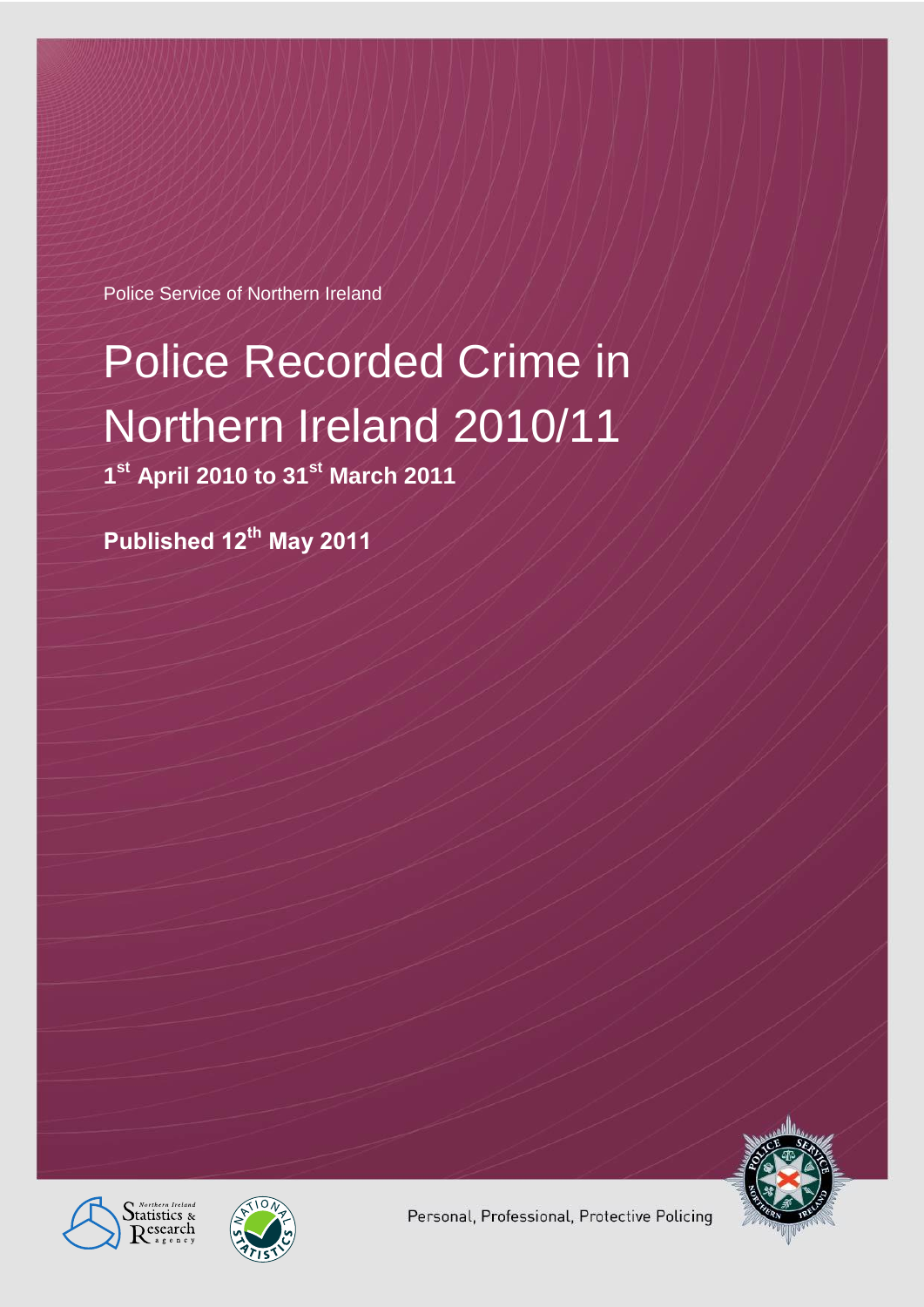# **Contents**

|                                                                 |                                                                                   | Page           |  |  |  |  |
|-----------------------------------------------------------------|-----------------------------------------------------------------------------------|----------------|--|--|--|--|
| Introduction                                                    |                                                                                   | $\mathbf 1$    |  |  |  |  |
|                                                                 | Changes to crime classifications being implemented from 2011/12                   | $\overline{2}$ |  |  |  |  |
| Conventions used in figures and tables                          |                                                                                   |                |  |  |  |  |
| <b>Key Results</b>                                              |                                                                                   | $\overline{4}$ |  |  |  |  |
| Figure 1                                                        | Recorded Crime 2001/02 - 2010/11                                                  | 5              |  |  |  |  |
| Table 2                                                         | Recorded Crime: Offences Recorded and Detected 2009/10<br>and 2010/11             | 6              |  |  |  |  |
| Table 3                                                         | Recorded Crime: Offences Recorded and Detected by District<br>2009/10 and 2010/11 | 9              |  |  |  |  |
| Table 4                                                         | Recorded Crime: Offences Recorded and Detected by Area<br>2009/10 and 2010/11     | 10             |  |  |  |  |
| Table 5                                                         | Recorded Crime: Offences Detected by Method of Detection<br>2009/10 and 2010/11   | 11             |  |  |  |  |
| Figure 6                                                        | Recorded Crime and Detection Rate 2001/02 - 2010/11                               | 11             |  |  |  |  |
| Police Recording of Crime - Definitions                         |                                                                                   |                |  |  |  |  |
| Map of PSNI Policing Districts as of 1 <sup>st</sup> April 2007 |                                                                                   |                |  |  |  |  |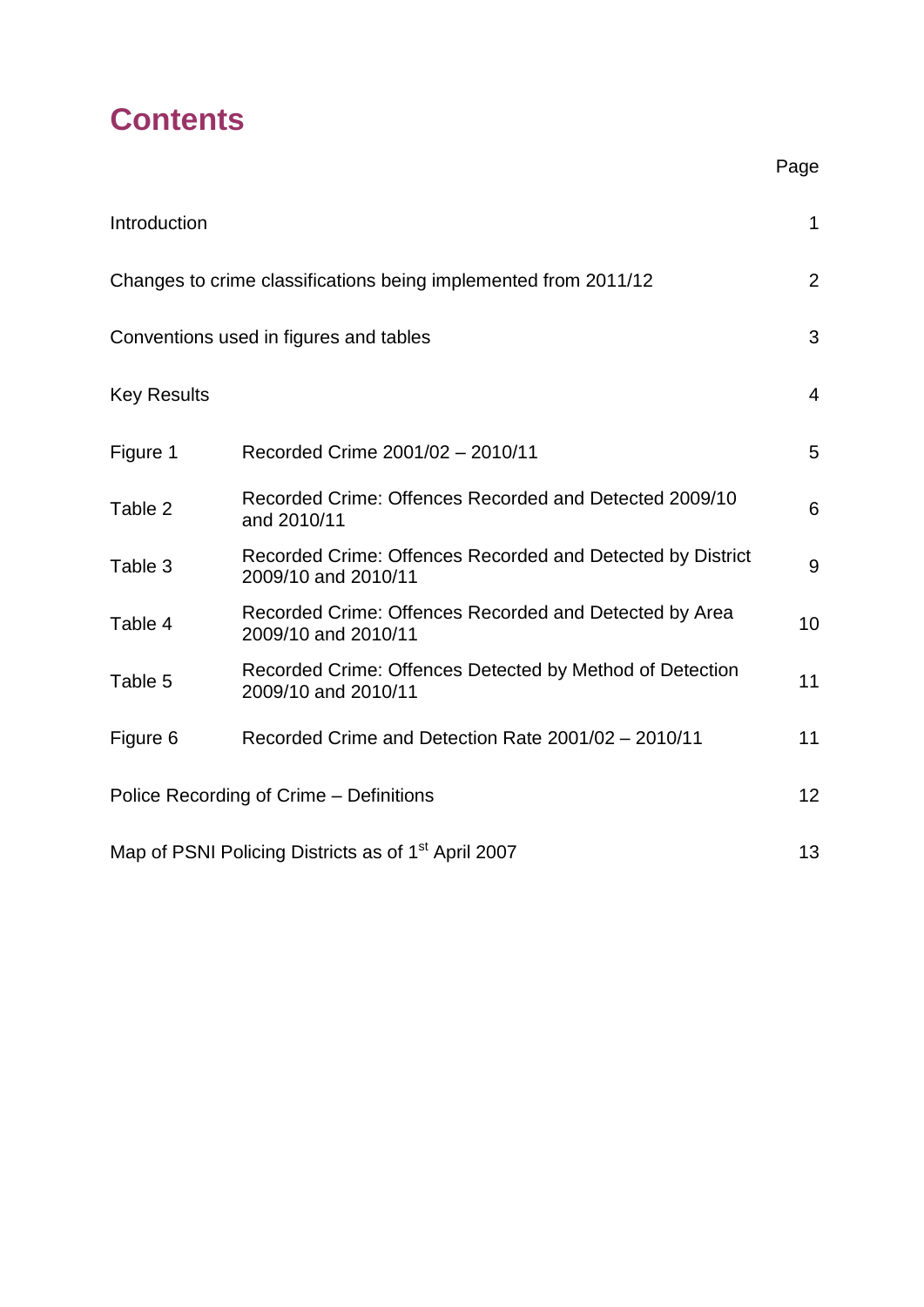### **Introduction**

The Police Service of Northern Ireland publishes figures on the levels and trends of crime in Northern Ireland, based on police recorded crime data. An alternative but complementary set of crime measures, the Northern Ireland Crime Survey, is published by the Department of Justice for Northern Ireland. Each source of crime information has different strengths and weaknesses but can be looked at together to provide a more comprehensive picture of crime than could be obtained from either series alone. The focus of this bulletin is on police recorded crime statistics. Details on the Northern Ireland Crime Survey can be found via the Department of Justice for Northern Ireland Internet site: [http://www.dojni.gov.uk/index/statistics-research/stats-research-publications.htm.](http://www.dojni.gov.uk/index/statistics-research/stats-research-publications.htm)

Unlike the Northern Ireland Crime Survey (NICS), police recorded crime figures do not include crimes that have not been reported to the police or incidents that the police decide not to record. It was estimated in 2009/10 that around 50 per cent of NICS comparable crime was reported to the police in Northern Ireland although this varied considerably for individual offence types.

Recorded crime figures are an important indicator of police workload, and can be used for local crime pattern analysis and provide a good measure of trends in well-reported crimes (in particular, homicide, which is not covered by the NICS). There are also some categories of crime (such as drug possession offences) where the volume of offences recorded are heavily influenced by police activities and priorities; in such cases recorded crime figures may not provide an accurate picture of the true extent of criminality.

Recorded crime figures are used widely within PSNI as management information, and to monitor performance on crime and detection rate targets against the Policing Plan. The figures are also used by the Northern Ireland Policing Board and at local level by District Policing Partnerships to monitor the performance of the police. The Department of Justice for Northern Ireland is a key user of crime figures in relation to policy development.

Recorded crime statistics are affected by changes in reporting and recording practices. To ensure consistency, police recording practice is governed by Home Office Counting Rules and the National Crime Recording Standard (NCRS). These rules provide a national standard for the recording and classifying of notifiable offences by police forces in England and Wales. Although the Police Service of Northern Ireland does not fall under the jurisdiction of the Home Office, the same recording practices are followed and applied within Northern Ireland. However differences in legislation between the two jurisdictions must be taken into account when making comparisons between police recorded crime statistics for England & Wales and those for Northern Ireland. The latest version of the Counting Rules and more detailed information is available at: [http://homeoffice.gov.uk/science-research/research-statistics/crime/counting-rules/.](http://homeoffice.gov.uk/science-research/research-statistics/crime/counting-rules/) Further definitions on recorded crimes and detections are provided on page 12.

Crimes included within the police recorded crime statistics for Northern Ireland are individually checked for compliance with the Home Office Counting Rules by the PSNI's Central Statistics Unit. Data quality checks are also conducted regularly throughout the year to identify and correct inconsistencies within the data and to minimise any over recording of crime. In addition, the Central Statistics Unit conduct internal audits of reports of incidents made to the police to identify the risk of a crime being incorrectly missed from the statistics and so to minimise the under-recording of crime. Audits were conducted during 2010/11 to check for any potential missed crimes. The results indicated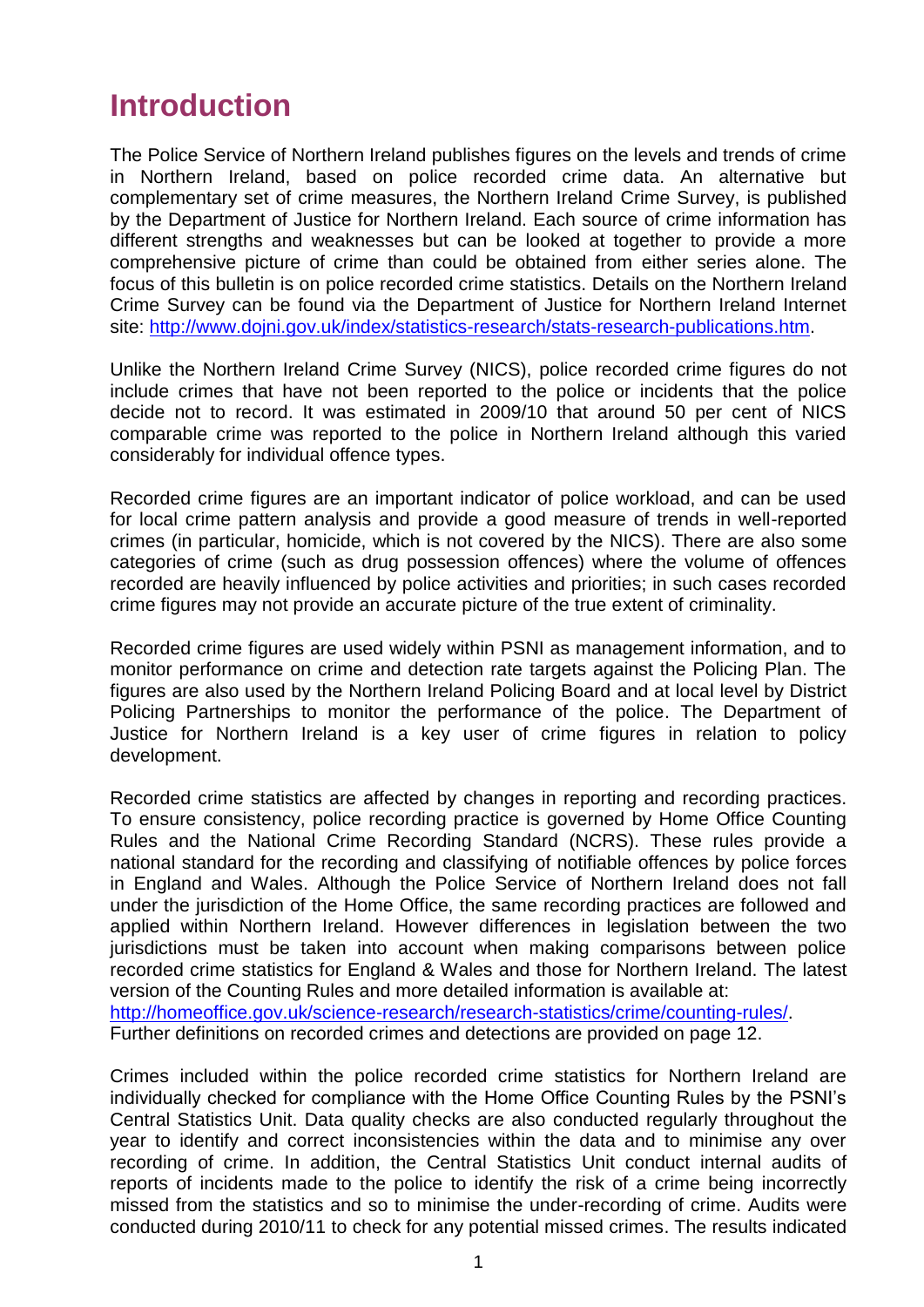that, with an average of 8,750 crimes recorded each month during 2010/11, there were about 80 crimes each month which were not recorded. These 'missed' crimes tended to be minor assaults and harassment offences, criminal damage and theft. The results of the 2010/11 audit were an improvement on audits for 2009/10 which estimated that around 200 crimes each month were not recorded (there was an average of 9,100 crimes recorded each month during 2009/10).

Police recorded crime statistics in Northern Ireland are currently published as an annual bulletin providing finalised figures for the latest financial year, along with trends and commentary. Monthly updates providing a summary of the latest police recorded crime statistics are published throughout the year, these statistics being provisional and subject to change.

The publication date for the annual bulletin is pre-announced and can be found via the UK National Statistics Publication Hub: [http://www.statistics.gov.uk/hub/index.html.](http://www.statistics.gov.uk/hub/index.html) It is also made available via the PSNI Internet site, along with the date of each monthly update: [http://www.psni.police.uk/index/updates/updates\\_statistics.htm.](http://www.psni.police.uk/index/updates/updates_statistics.htm)

Copies of 'Police Recorded Crime in Northern Ireland 2010/11' are available from the PSNI Internet site: [http://www.psni.police.uk/index/updates/updates\\_statistics.htm,](http://www.psni.police.uk/index/updates/updates_statistics.htm) which also provides access to the latest monthly update and to annual reports back to 2002/03.

We welcome comment and feedback on these statistics. If you would like to forward your views, receive notification of new publications or be kept informed of developments relating to PSNI statistics, please email your contact details using the email address provided below.

For further information about the police recorded crime statistics for Northern Ireland, or to contact the PSNI Responsible Statistician please:

Email: [statistics@psni.police.uk;](mailto:statistics@psni.police.uk)

Write to: Central Statistics Unit, Lisnasharragh, 42 Montgomery Road, Belfast, BT6 9LD; or

Telephone: 0845 600 8000 ext 24135, Fax: 028 9092 2998

This statistical bulletin is a National Statistics output produced to the highest professional standards and free from political interference. It has been produced by statisticians seconded to the Police Service of Northern Ireland from the Northern Ireland Statistics and Research Agency, working to the Official Statistics Code of Practice: <http://www.statisticsauthority.gov.uk/assessment/code-of-practice/index.html>

### **Changes to crime classifications being implemented from 2011/12**

During 2010/11 an exercise was conducted to more closely align the crime recording classifications used in PSNI publications with those used by the Home Office in their publications on police recorded crime figures for England and Wales. The aim of this exercise was to improve comparability of police recorded crime figures in Northern Ireland with those for England and Wales, while taking into account legislative differences between the two jurisdictions. Details of these classification changes and their implications are available on the PSNI Internet Site:

[http://www.psni.police.uk/psni\\_paper\\_on\\_crime\\_recording\\_realignment\\_final\\_web\\_version.pdf](http://www.psni.police.uk/psni_paper_on_crime_recording_realignment_final_web_version.pdf)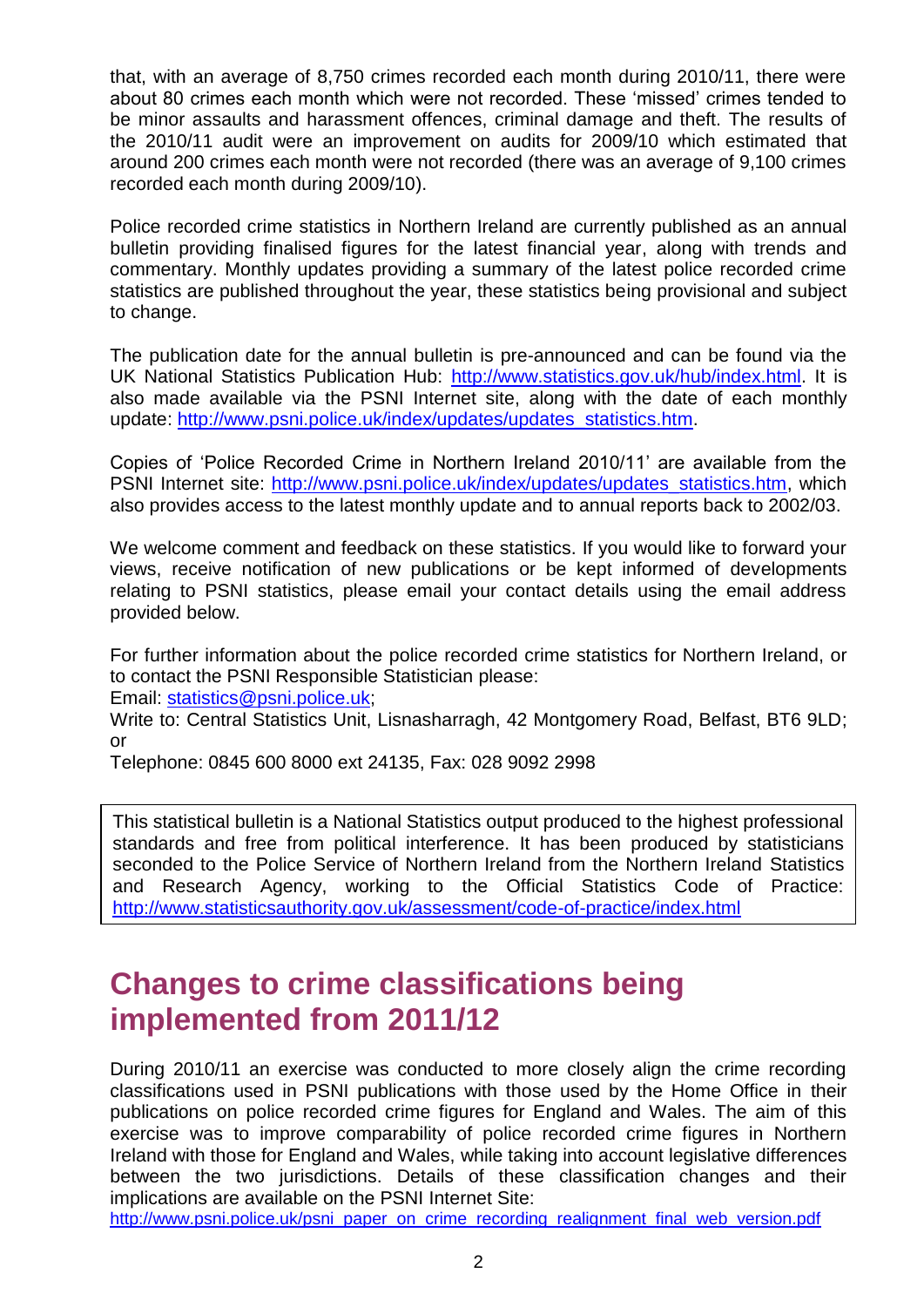While the crime figures published in this bulletin are based on the existing classifications used within PSNI, this is the last bulletin which will be produced using these classifications. A bulletin containing a data series from 1998/99 through to 2010/11 using the realigned classification will be published in June 2011. Previously published figures for the financial years 2002/03 to 2009/10 will remain available in the Crime Statistics Archive on the PSNI Internet site:

[http://www.psni.police.uk/index/updates/updates\\_statistics/update\\_crime\\_statistics/updat](http://www.psni.police.uk/index/updates/updates_statistics/update_crime_statistics/updates_crime_statistics_archive.htm) es crime statistics archive.htm.

All police recorded crime figures relating to 2011/12 onwards will be published using the realigned crime classification.

## **Conventions used in figures and tables**

While the detection rates are rounded to one decimal place, the detection rate change in % pts is calculated on the unrounded detection rates and then rounded to one decimal place.

'-' indicates that for offences recorded a percentage change is not reported because the base number of offences is less than 50, and that for offences detected a detection rate cannot be calculated as there were no offences recorded.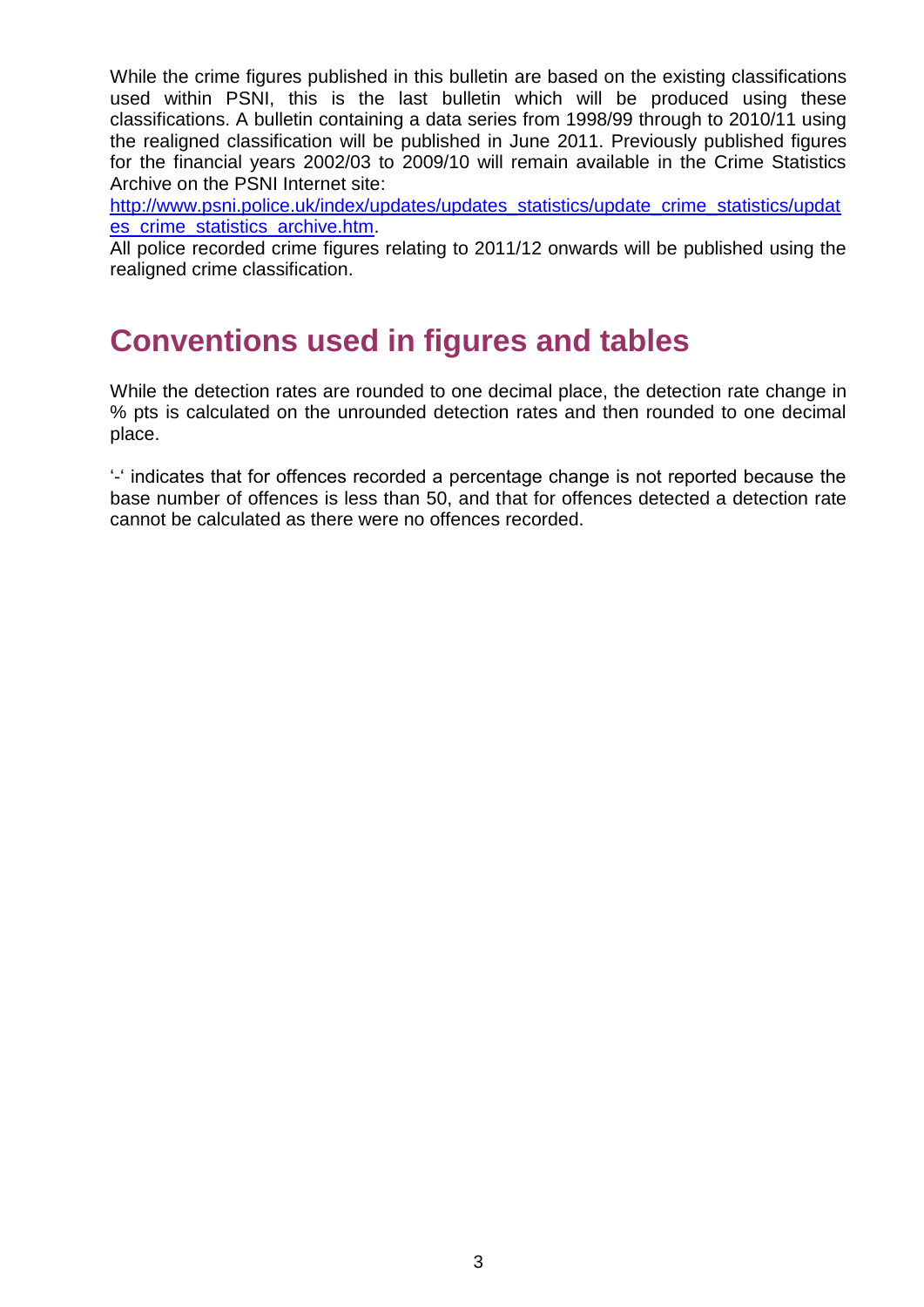# **Key Results**

#### **Overall Crime – Number Recorded**

- A total of 105,040 offences were recorded during 2010/11 compared with 109,139 in 2009/10, representing a decrease of 4,099 (-3.8%). This is also the lowest level of crime recorded since the revised Home Office Counting Rules were introduced in April 1998.
- The months from November 2010 to February 2011 saw low crime levels, similar to those experienced during the same period in the previous financial year. The lowest monthly crime figure since the revised Home Office Counting Rules were introduced in April 1998 occurred during December 2010 when 7,354 crimes were recorded. Prior to that the lowest monthly figure was 7,824 in January 2010. It should be noted that these low crime levels experienced over the last couple of years coincide with the more extreme weather conditions across Northern Ireland at those times.
- The latest available police recorded crime figures for England and Wales (12 months to December 2010) show a fall of 6% in crime levels.

#### **Overall Crime – Detection Rate**

- The overall detection rate during 2010/11 was 27.3%, 1.5 percentage points higher than that achieved in 2009/10.
- The sanction detection rate has increased each year since 2001/02 when it stood at 11.3% to the current level of 27.3% (since 2007/08 both the sanction and overall detection rates have been effectively one and the same).

#### **Violent Crime - Overall**

- Overall violent crime fell by 237 (-0.7%) from 33,100 to 32,863.
- The violent crime detection rate increased from 34.1% to 36.9% (2.8 percentage points).

#### **Violent Crime - Offences against the person**

- Offences against the person fell by 443 (-1.5%), while the detection rate rose by 3.1 percentage points from 35.4% to 38.5%.
- There was an overall fall in the number of assaults. More serious assaults (wounding and GBH both with and without intent) fell by 183, AOABH fell by 150 and assaults without injury (common/aggravated assault) fell by 364. However the number of offences of assault on police increased by 222.

#### **Violent Crime - Sexual offences**

- Sexual offences increased by 176 (9.1%) from 1,944 to 2,120. The detection rate increased by 0.9 percentage points.
- Rape offences (including attempts) rose by 89 (19.3%) from 461 to 550, while offences of sexual assault/sexual activity rose by 77 (7.9%) from 974 to 1,051. PSNI are continuing to take steps to improve the recording of sexual offences, and of rape offences in particular, which may account for some of this increase.

#### **Violent Crime - Robbery**

- Robbery increased by 30 offences (2.4%) from 1,276 to 1,306. The robbery detection rate increased by 1.3 percentage points to 19.9%.
- Ordinary robbery rose by 22 (3.7%) while armed robbery rose by 5 (0.9%).

#### **Burglary**

- Overall, burglary offences fell by 642 (-5.1%). Domestic burglary fell by 189 (-2.6%) with non-domestic burglary falling by 423 (-8.1%).
- The detection rate for domestic burglary decreased slightly from 10.0% to 9.7%, while  $\bullet$ the detection rate for non-domestic burglary rose from 12.1% to 13.2%.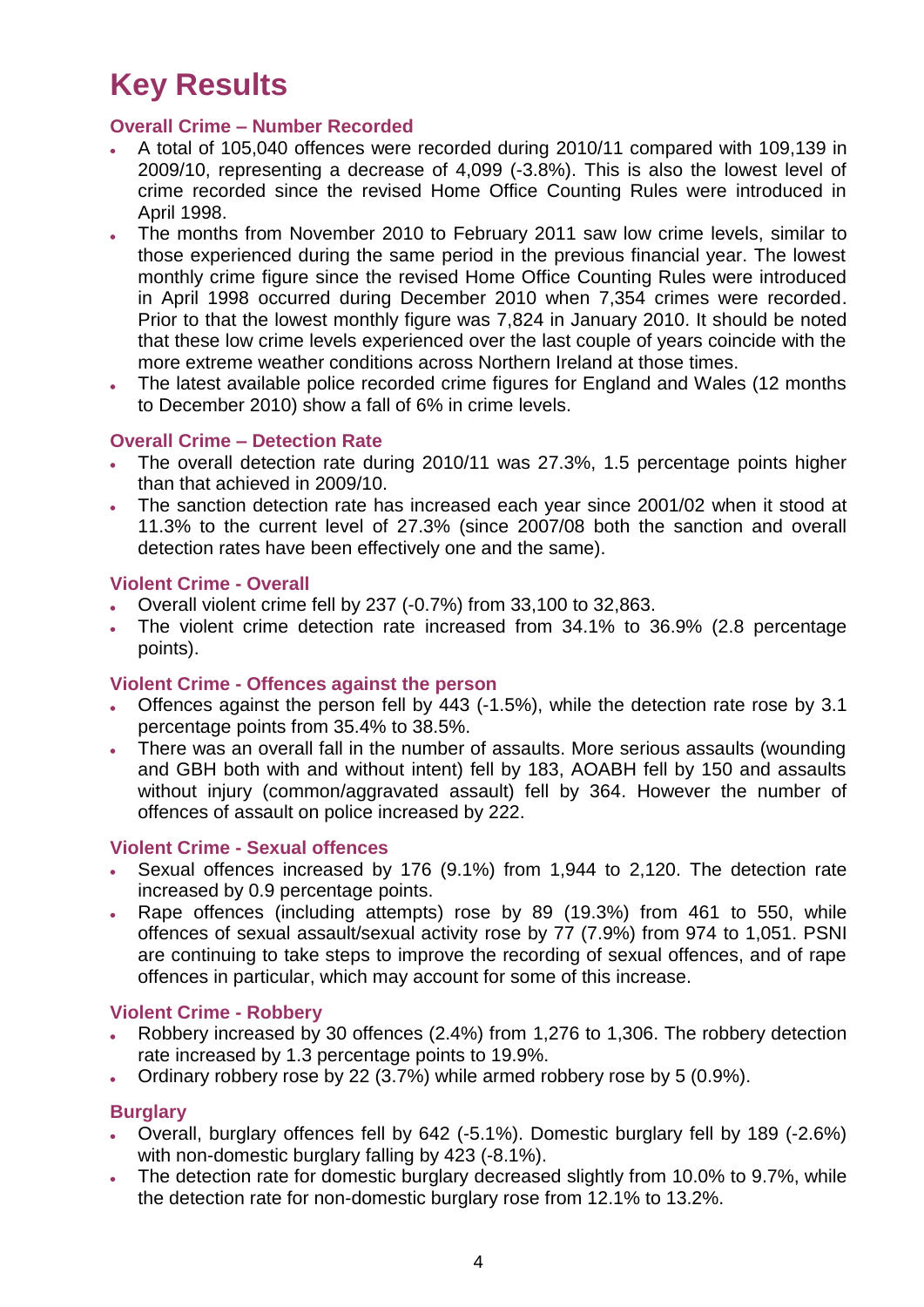#### **Theft**

- Theft offences fell by 1,168 (-4.4%), with decreases across all theft categories apart from other theft which increased by 699 (7.8%) and theft of pedal cycles which rose by 50 (5.1%). Vehicle crime fell by 924 (-13.2%), shoplifting fell by 383 (-5.7%) and vehicle tampering/interference fell by 363 (-29.6%).
- The detection rate for all theft offences decreased from 23.1% to 22.4%. However the vehicle crime detection rate showed an increase of 2.3 percentage points.

#### **Criminal Damage**

- Offences of criminal damage fell by 1,447 (-5.5%) and the level now stands at 25,003.
- Within this class the fall in the number of criminal damage/malicious damage offences contributed most to this decrease with 1,329 fewer offences recorded during 2010/11, a fall of 5.6%. There was an increase in the number of explosives offences, from 23 to 55.
- The detection rate for all criminal damage offences rose from 12.3% to 12.9%.

#### **Fraud and Forgery**

- Fraud and forgery offences fell by 320 (-9.5%).
- There were decreases across all fraud & forgery categories with the exception of deception which showed an increase of 177 (15.4%). The largest fall was in offences of making off without payment which decreased by 356 (-20.8%).
- The detection rate for fraud and forgery offences rose from 23.6% to 33.3%.

#### **Offences Against the State**

- Offences against the State decreased by 245 (-16.5%).
- The detection rate for offences against the state rose from 48.9% to 56.8%.

#### **Other Notifiable Offences**

- Other notifiable offences showed little change overall with a fall of 40 (-0.7%).
- Drug offences increased by 10.7%, with non trafficking offences showing a rise of 245 (9.9%) and trafficking offences increasing by 91 (13.6%). Dangerous driving offences fell by 166 (-19.2%) and breach of orders fell by 170 (-13.7%).
- The detection rate for other notifiable offences rose from 80.4% to 81.9%.



#### **Figure 1: Recorded Crime 2001/02 - 2010/11**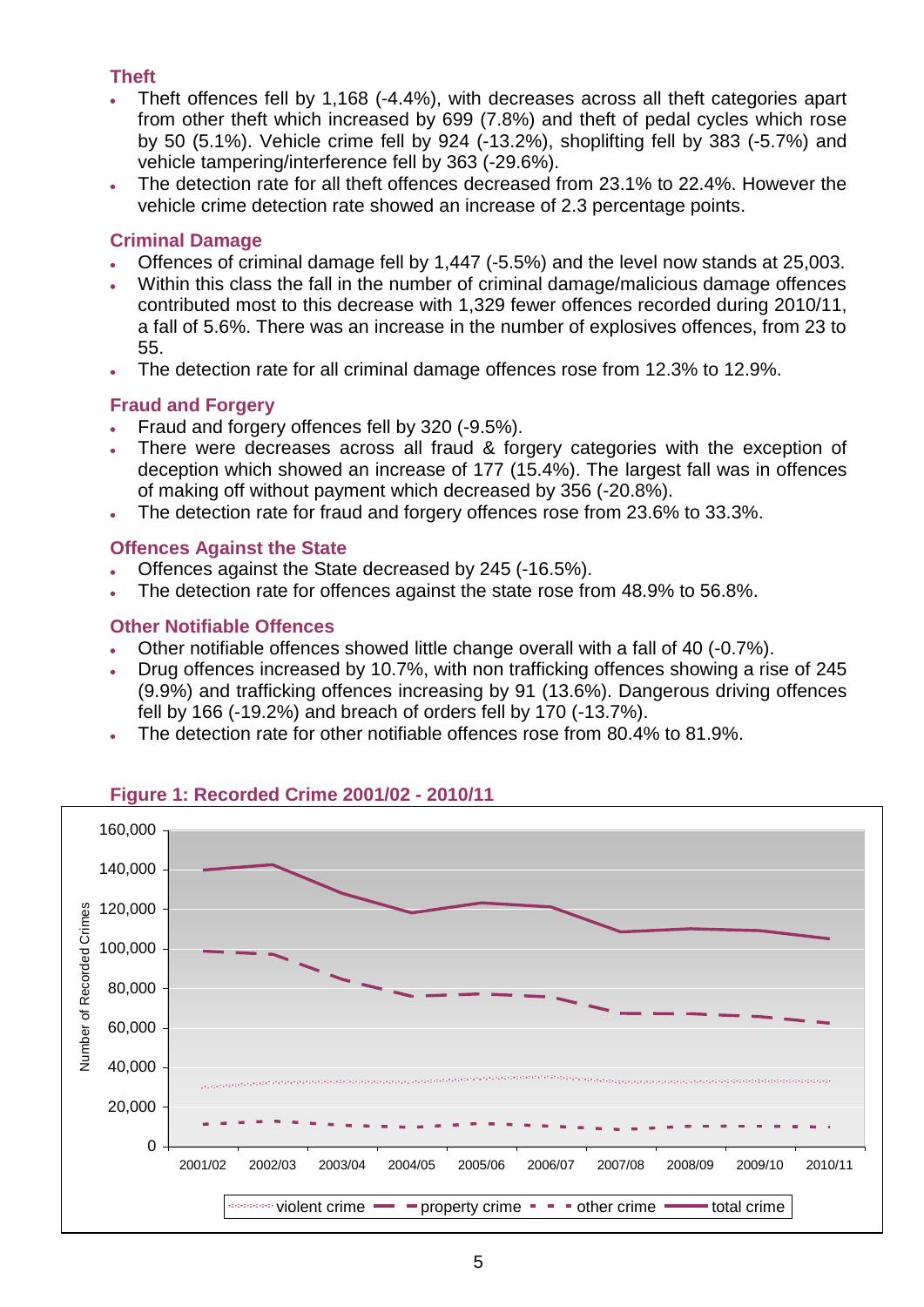### **Table 2: Recorded Crime: Offences Recorded and Detected 2009/10 and 2010/11**

|                                                                        | <b>Total offences recorded</b> |                |                         |          | <b>Total offences</b><br>detected |                  |                | Detection rate (%) |                                        |
|------------------------------------------------------------------------|--------------------------------|----------------|-------------------------|----------|-----------------------------------|------------------|----------------|--------------------|----------------------------------------|
|                                                                        | 2009/10                        | 2010/11        | change                  | % change | 2009/10                           | 2010/11          | $2009/10^{1}$  |                    | $2010/111$ % point change <sup>2</sup> |
| Offences against the person (class 1)                                  |                                |                |                         |          |                                   |                  |                |                    |                                        |
| Murder                                                                 | 18                             | 20             | $\overline{2}$          |          | 18                                | 20               | 100.0          | 100.0              | 0.0                                    |
| Manslaughter                                                           | $\overline{4}$                 | 8              | $\overline{\mathbf{4}}$ |          | 1                                 | $\overline{4}$   | 25.0           | 50.0               | 25.0                                   |
| Infanticide                                                            | $\overline{0}$                 | $\Omega$       | $\overline{0}$          |          | 0                                 | $\Omega$         |                |                    |                                        |
| Causing/allowing death of vulnerable person                            | $\mathbf 0$                    | $\overline{1}$ | $\mathbf{1}$            |          | $\mathbf 0$                       | $\overline{0}$   | $\blacksquare$ | 0.0                |                                        |
| Attempted murder                                                       | 114                            | 110            | $-4$                    | $-3.5$   | 55                                | 57               | 48.2           | 51.8               | 3.6                                    |
| Threat or conspiracy to murder                                         | 2,223                          | 2,324          | 101                     | 4.5      | 812                               | 925              | 36.5           | 39.8               | 3.3                                    |
| Causing death/GBH by dangerous driving or<br>aggravated vehicle taking | 97                             | 102            | 5                       | 5.2      | 92                                | 104              | 94.8           | 102.0              | 7.1                                    |
| Wounding with intent/GBH with intent                                   | 1,266                          | 1,102          | $-164$                  | $-13.0$  | 405                               | 477              | 32.0           | 43.3               | 11.3                                   |
| Wounding/GBH                                                           | 814                            | 795            | $-19$                   | $-2.3$   | 230                               | 263              | 28.3           | 33.1               | 4.8                                    |
| <b>AOABH</b>                                                           | 12,394                         | 12,244         | $-150$                  | $-1.2$   | 3,794                             | 3,952            | 30.6           | 32.3               | 1.7                                    |
| Common assault/aggravated assault                                      | 7,386                          | 7,022          | $-364$                  | $-4.9$   | 1,925                             | 2,021            | 26.1           | 28.8               | 2.7                                    |
| Assault on police                                                      | 3,179                          | 3,401          | 222                     | 7.0      | 2,900                             | 3,128            | 91.2           | 92.0               | 0.7                                    |
| Intimidation                                                           | 580                            | 519            | $-61$                   | $-10.5$  | 59                                | 60               | 10.2           | 11.6               | 1.4                                    |
| Harassment                                                             | 1,626                          | 1,587          | $-39$                   | $-2.4$   | 245                               | 270              | 15.1           | 17.0               | 1.9                                    |
| Explosives offences endangering life                                   | 13                             | 21             | 8                       |          | $\mathbf 0$                       |                  | 0.0            | 4.8                | 4.8                                    |
| Firearms offences endangering life                                     | 39                             | 38             | $-1$                    |          | 11                                | 14               | 28.2           | 36.8               | 8.6                                    |
| Other offences against the person                                      | 127                            | 143            | 16                      | 12.6     | 28                                | 39               | 22.0           | 27.3               | 5.2                                    |
| <b>Totals</b>                                                          | 29,880                         | 29,437         | $-443$                  | $-1.5$   | 10,575                            | 11,335           | 35.4           | 38.5               | 3.1                                    |
| <b>Sexual offences (class 2)</b>                                       |                                |                |                         |          |                                   |                  |                |                    |                                        |
| Rape                                                                   | 446                            | 525            | 79                      | 17.7     | 56                                | 74               | 12.6           | 14.1               | 1.5                                    |
| Attempted rape                                                         | 15                             | 25             | 10                      |          | 3                                 | 5                | 20.0           | 20.0               | 0.0                                    |
| Sexual assault/Sexual activity                                         | 974                            | 1,051          | 77                      | 7.9      | 217                               | 236              | 22.3           | 22.5               | 0.2                                    |
| Exposure                                                               | 322                            | 295            | $-27$                   | $-8.4$   | 103                               | 88               | 32.0           | 29.8               | $-2.2$                                 |
| Other sexual offences                                                  | 187                            | 224            | 37                      | 19.8     | 102                               | 140              | 54.5           | 62.5               | 8.0                                    |
| <b>Totals</b>                                                          | 1,944                          | 2,120          | 176                     | 9.1      | 481                               | 543              | 24.7           | 25.6               | 0.9                                    |
| <b>Burglary (class 3)</b>                                              |                                |                |                         |          |                                   |                  |                |                    |                                        |
| Domestic Burglary (Total)                                              | 7,270                          | 7,081          | $-189$                  | $-2.6$   | 728                               | 689              | 10.0           | 9.7                | $-0.3$                                 |
| Burglary in a dwelling                                                 | 7,171                          | 7,017          | $-154$                  | $-2.1$   | 696                               | 671              | 9.7            | 9.6                | $-0.1$                                 |
| Aggravated burglary in a dwelling                                      | 99                             | 64             | $-35$                   | $-35.4$  | 32                                | 18               | 32.3           | 28.1               | $-4.2$                                 |
| Non-Domestic Burglary (Total)                                          | 5,191                          | 4,768          | $-423$                  | $-8.1$   | 629                               | 630              | 12.1           | 13.2               | 1.1                                    |
| Burglary in a building other than a dwelling                           | 5,187                          | 4,758          | $-429$                  | $-8.3$   | 626                               | 628              | 12.1           | 13.2               | $1.1$                                  |
| Aggravated burglary other than in a dwelling                           | $\overline{4}$                 | 10             | $6\phantom{1}6$         |          | 3                                 | $\left 2\right $ | 75.0           | 20.0               | $-55.0$                                |
| Going equipped                                                         | 123                            | 93             | $-30$                   | $-24.4$  | 90                                | 66               | 73.2           | 71.0               | $-2.2$                                 |
| <b>Totals</b>                                                          | 12,584                         | 11,942         | $-642$                  | $-5.1$   | 1,447                             | 1,385            | 11.5           | 11.6               | 0.1                                    |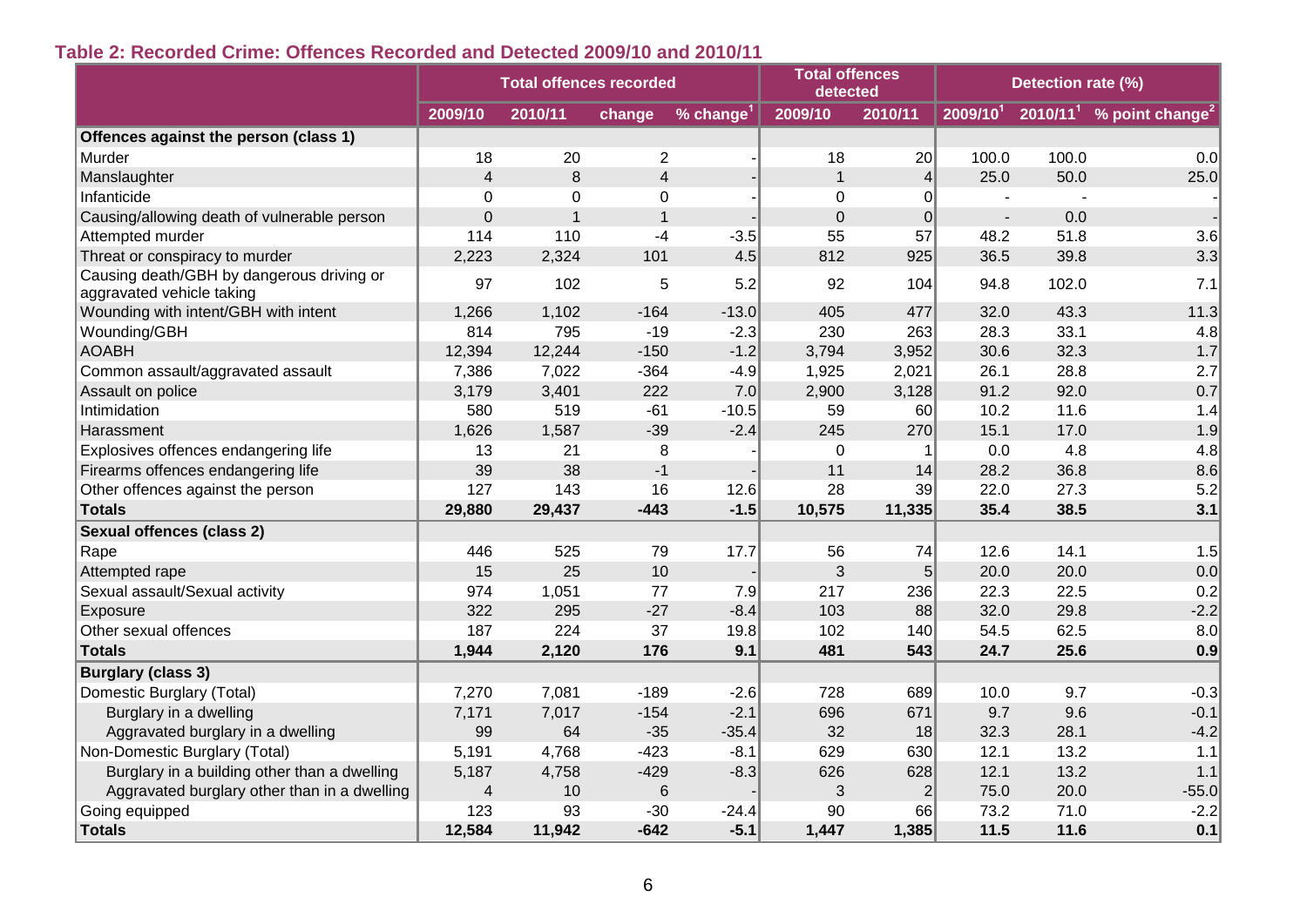#### **Table 2: Recorded Crime: Offences Recorded and Detected 2009/10 and 2010/11 continued**

|                                                | <b>Total offences recorded</b> |         |          |               | <b>Total offences</b><br>detected |                |                | Detection rate (%) |                                        |  |
|------------------------------------------------|--------------------------------|---------|----------|---------------|-----------------------------------|----------------|----------------|--------------------|----------------------------------------|--|
|                                                | 2009/10                        | 2010/11 | change   | % change $^1$ | 2009/10                           | 2010/11        | $2009/10^{11}$ |                    | $2010/111$ % point change <sup>2</sup> |  |
| Robbery (class 4)                              |                                |         |          |               |                                   |                |                |                    |                                        |  |
| Robbery                                        | 600                            | 622     | 22       | 3.7           | 101                               | 92             | 16.8           | 14.8               | $-2.0$                                 |  |
| Armed robbery                                  | 557                            | 562     | 5        | 0.9           | 113                               | 141            | 20.3           | 25.1               | 4.8                                    |  |
| Hijacking                                      | 119                            | 122     | 3        | 2.5           | 23                                | 27             | 19.3           | 22.1               | 2.8                                    |  |
| <b>Totals</b>                                  | 1,276                          | 1,306   | 30       | 2.4           | 237                               | 260            | 18.6           | 19.9               | $1.3$                                  |  |
| Theft (class 5)                                |                                |         |          |               |                                   |                |                |                    |                                        |  |
| Theft, one person from another                 | 591                            | 530     | $-61$    | $-10.3$       | 32                                | 48             | 5.4            | 9.1                | 3.6                                    |  |
| Theft in a dwelling                            | 640                            | 550     | $-90$    | $-14.1$       | 72                                | 77             | 11.3           | 14.0               | 2.8                                    |  |
| Theft by an employee                           | 278                            | 214     | $-64$    | $-23.0$       | 150                               | 155            | 54.0           | 72.4               | 18.5                                   |  |
| Theft of pedal cycles                          | 977                            | 1,027   | 50       | 5.1           | 38                                | 34             | 3.9            | 3.3                | $-0.6$                                 |  |
| Shoplifting                                    | 6,754                          | 6,371   | $-383$   | $-5.7$        | 3,945                             | 3,497          | 58.4           | 54.9               | $-3.5$                                 |  |
| Vehicle Crime (Total)                          | 6,993                          | 6,069   | $-924$   | $-13.2$       | 976                               | 986            | 14.0           | 16.2               | 2.3                                    |  |
| Theft from motor vehicles                      | 4,018                          | 3,350   | $-668$   | $-16.6$       | 133                               | 137            | 3.3            | 4.1                | 0.8                                    |  |
| Theft or unauthorised taking of motor vehicles | 2,975                          | 2,719   | $-256$   | $-8.6$        | 843                               | 849            | 28.3           | 31.2               | 2.9                                    |  |
| Vehicle tampering/interference                 | 1,227                          | 864     | $-363$   | $-29.6$       | 119                               | 83             | 9.7            | 9.6                | $-0.1$                                 |  |
| Handling of stolen goods                       | 226                            | 194     | $-32$    | $-14.2$       | 169                               | 143            | 74.8           | 73.7               | $-1.1$                                 |  |
| Other thefts                                   | 8,919                          | 9,618   | 699      | 7.8           | 643                               | 667            | 7.2            | 6.9                | $-0.3$                                 |  |
| <b>Totals</b>                                  | 26,605                         | 25,437  | $-1,168$ | $-4.4$        | 6,144                             | 5,690          | 23.1           | 22.4               | $-0.7$                                 |  |
| Fraud and forgery (class 6)                    |                                |         |          |               |                                   |                |                |                    |                                        |  |
| Deception                                      | 1,152                          | 1,329   | 177      | 15.4          | 345                               | 531            | 29.9           | 40.0               | 10.0                                   |  |
| Forgery and counterfeiting                     | 227                            | 119     | $-108$   | $-47.6$       | 116                               | 89             | 51.1           | 74.8               | 23.7                                   |  |
| Making off without payment                     | 1,712                          | 1,356   | $-356$   | $-20.8$       | 171                               | 227            | 10.0           | 16.7               | 6.8                                    |  |
| Other frauds                                   | 261                            | 228     | $-33$    | $-12.6$       | 159                               | 164            | 60.9           | 71.9               | 11.0                                   |  |
| <b>Totals</b>                                  | 3,352                          | 3,032   | $-320$   | $-9.5$        | 791                               | 1,011          | 23.6           | 33.3               | 9.7                                    |  |
| Criminal damage (class 7)                      |                                |         |          |               |                                   |                |                |                    |                                        |  |
| Arson                                          | 1,980                          | 1,884   | $-96$    | $-4.8$        | 112                               | 115            | 5.7            | 6.1                | 0.4                                    |  |
| Petrol bombing offences                        | 56                             | 52      | $-4$     | $-7.1$        | 11                                | $\overline{0}$ | 19.6           | 0.0                | $-19.6$                                |  |
| <b>Explosives offences</b>                     | 23                             | 55      | 32       |               | 5                                 | 8              | 21.7           | 14.5               | $-7.2$                                 |  |
| Criminal damage/malicious damage offences      | 23,826                         | 22,497  | $-1,329$ | $-5.6$        | 2,980                             | 2,945          | 12.5           | 13.1               | 0.6                                    |  |
| Other criminal damage offences                 | 565                            | 515     | $-50$    | $-8.8$        | 157                               | 165            | 27.8           | 32.0               | 4.3                                    |  |
| <b>Totals</b>                                  | 26,450                         | 25,003  | $-1,447$ | $-5.5$        | 3,265                             | 3,233          | 12.3           | 12.9               | 0.6                                    |  |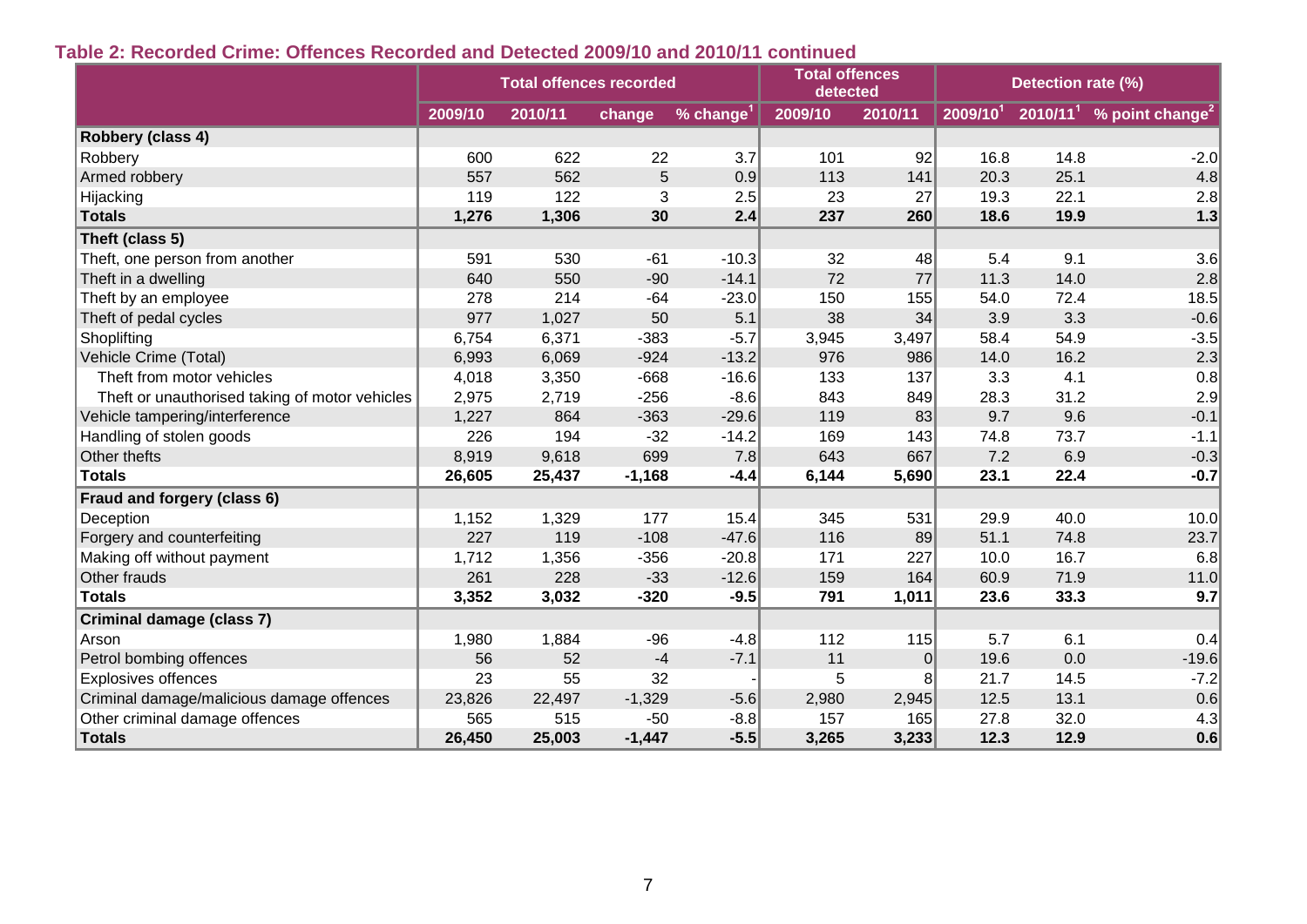#### **Table 2: Recorded Crime: Offences Recorded and Detected 2009/10 and 2010/11 continued**

|                                            | <b>Total offences recorded</b> |         |                |                       | <b>Total offences</b><br>detected |         |                | Detection rate (%) |                                        |
|--------------------------------------------|--------------------------------|---------|----------------|-----------------------|-----------------------------------|---------|----------------|--------------------|----------------------------------------|
|                                            | 2009/10                        | 2010/11 | change         | % change <sup>1</sup> | 2009/10                           | 2010/11 | $2009/10^{11}$ |                    | $2010/111$ % point change <sup>2</sup> |
| Offences against the state (class 8)       |                                |         |                |                       |                                   |         |                |                    |                                        |
| Offences under anti-terrorism legislation  | $\overline{7}$                 | 19      | 12             |                       | 3                                 | 11      | 42.9           | 57.9               | 15.0                                   |
| <b>Firearms offences</b>                   | 100                            | 114     | 14             | 14.0                  | 59                                | 67      | 59.0           | 58.8               | $-0.2$                                 |
| Offences under the Public Order (NI) Order | 727                            | 586     | $-141$         | $-19.4$               | 519                               | 452     | 71.4           | 77.1               | 5.7                                    |
| Other offences against the public order    | 654                            | 524     | $-130$         | $-19.9$               | 146                               | 176     | 22.3           | 33.6               | 11.3                                   |
| <b>Totals</b>                              | 1,488                          | 1,243   | $-245$         | $-16.5$               | 727                               | 706     | 48.9           | 56.8               | 7.9                                    |
| Other notifiable offences (class 9)        |                                |         |                |                       |                                   |         |                |                    |                                        |
| <b>Blackmail</b>                           | 50                             | 44      | -6             | $-12.0$               | 6                                 | 15      | 12.0           | 34.1               | 22.1                                   |
| Kidnapping and false imprisonment          | 68                             | 68      | $\overline{0}$ | 0.0                   | 21                                | 16      | 30.9           | 23.5               | $-7.4$                                 |
| Drug offences (Total)                      | 3,146                          | 3,482   | 336            | 10.7                  | 2,557                             | 2,891   | 81.3           | 83.0               | 1.7                                    |
| <b>Trafficking offences</b>                | 668                            | 759     | 91             | 13.6                  | 503                               | 574     | 75.3           | 75.6               | 0.3                                    |
| Non-Trafficking offences                   | 2,478                          | 2,723   | 245            | 9.9                   | 2,054                             | 2,317   | 82.9           | 85.1               | 2.2                                    |
| Dangerous driving                          | 865                            | 699     | $-166$         | $-19.2$               | 865                               | 697     | 100.0          | 99.7               | $-0.3$                                 |
| Breach of orders                           | 1,239                          | 1,069   | $-170$         | $-13.7$               | 902                               | 813     | 72.8           | 76.1               | 3.3                                    |
| Other notifiable offences                  | 192                            | 158     | $-34$          | $-17.7$               | 121                               | 88      | 63.0           | 55.7               | $-7.3$                                 |
| <b>Totals</b>                              | 5,560                          | 5,520   | $-40$          | $-0.7$                | 4,472                             | 4,520   | 80.4           | 81.9               | 1.5                                    |
| Violent Crime (classes 1, 2 and 4)         | 33,100                         | 32,863  | $-237$         | $-0.7$                | 11,293                            | 12,138  | 34.1           | 36.9               | 2.8                                    |
| <b>Grand Total (all classes)</b>           | 109,139                        | 105,040 | $-4,099$       | $-3.8$                | 28,139                            | 28,683  | 25.8           | 27.3               | 1.5                                    |

<sup>1</sup> '-' indicates that for offences recorded a percentage change is not reported because the base number of offences is less than 50, and that for offences detected a detection rate cannot be calculated as there were no offences recorded.

 $^{2}$  While the detection rates are rounded to one decimal place, the detection rate change in % pts is calculated on the unrounded detection rates and then rounded to one decimal place.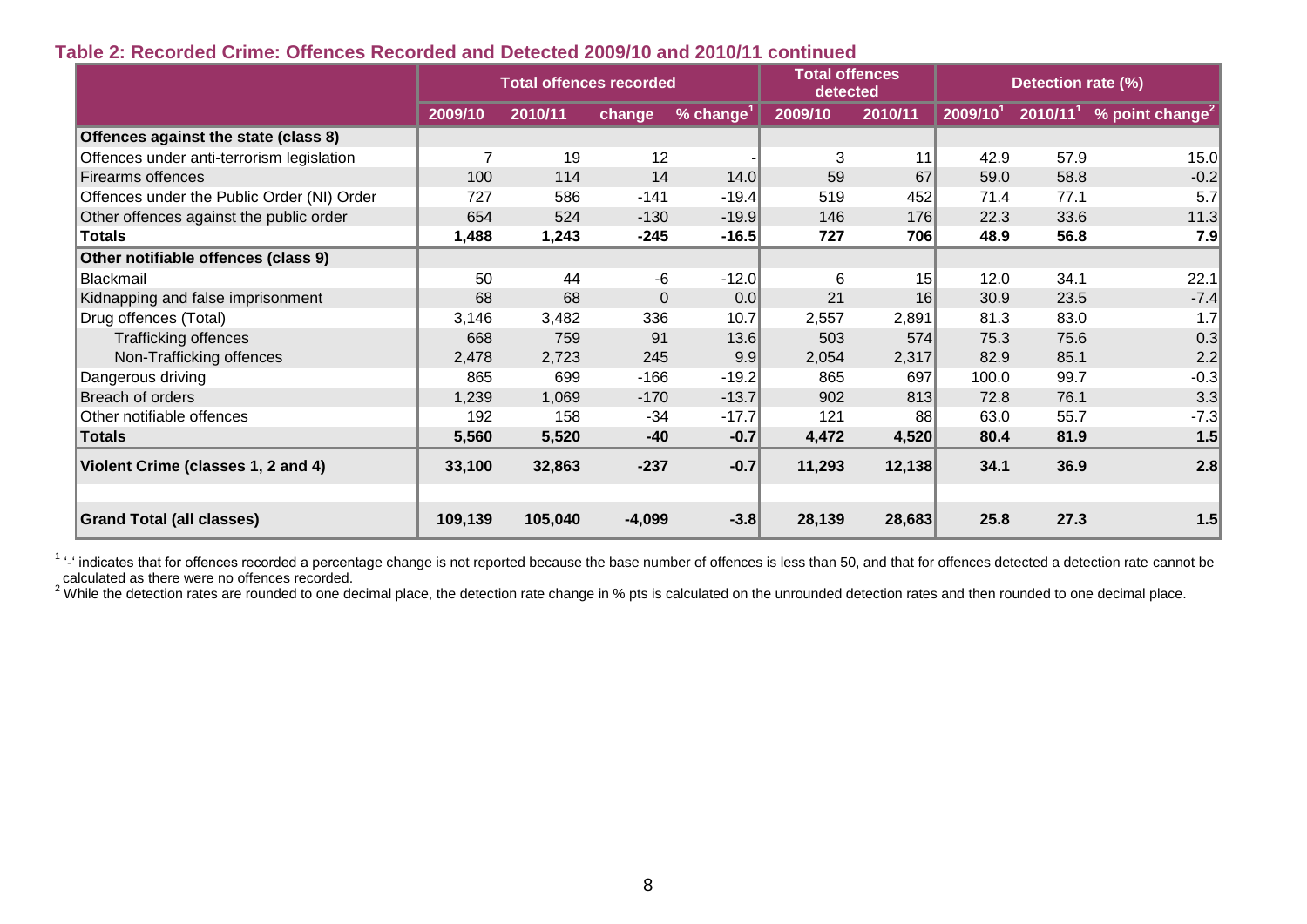|                    |         | <b>Total offences detected</b> |          | Detection rate (%) |         |         |         |         |                                      |
|--------------------|---------|--------------------------------|----------|--------------------|---------|---------|---------|---------|--------------------------------------|
|                    | 2009/10 | 2010/11                        | change   | % change           | 2009/10 | 2010/11 | 2009/10 | 2010/11 | $\sqrt{ }$ point change <sup>2</sup> |
| A District         | 13,852  | 13,414                         | $-438$   | $-3.2$             | 3,296   | 3,533   | 23.8    | 26.3    | 2.5                                  |
| <b>B</b> District  | 16,830  | 16,420                         | $-410$   | $-2.4$             | 4,260   | 4,579   | 25.3    | 27.9    | 2.6                                  |
| C District         | 12,749  | 12,279                         | $-470$   | $-3.7$             | 3,263   | 3,401   | 25.6    | 27.7    | 2.1                                  |
| D District         | 15,191  | 15,001                         | $-190$   | $-1.3$             | 3,743   | 3,716   | 24.6    | 24.8    | 0.1                                  |
| E District         | 15,931  | 15,042                         | $-889$   | $-5.6$             | 4,249   | 4,061   | 26.7    | 27.0    | 0.3                                  |
| F District         | 10,052  | 9,790                          | $-262$   | $-2.6$             | 2,816   | 2,989   | 28.0    | 30.5    | 2.5                                  |
| G District         | 12,968  | 12,814                         | $-154$   | $-1.2$             | 3,452   | 3,711   | 26.6    | 29.0    | 2.3                                  |
| H District         | 11,566  | 10,280                         | $-1,286$ | $-11.1$            | 3,060   | 2,693   | 26.5    | 26.2    | $-0.3$                               |
| <b>Grand Total</b> | 109,139 | 105,040                        | $-4,099$ | $-3.8$             | 28,139  | 28,683  | 25.8    | 27.3    | 1.5                                  |

### **Table 3: Recorded Crime: Offences Recorded and Detected by District<sup>1</sup> 2009/10 and 2010/11**

 $1/2$  A map showing the Areas covered by each District is provided on page 13.

 $^2$  While the detection rates are rounded to one decimal place, the detection rate change in % pts is calculated on the unrounded detection rates and then rounded to one decimal place.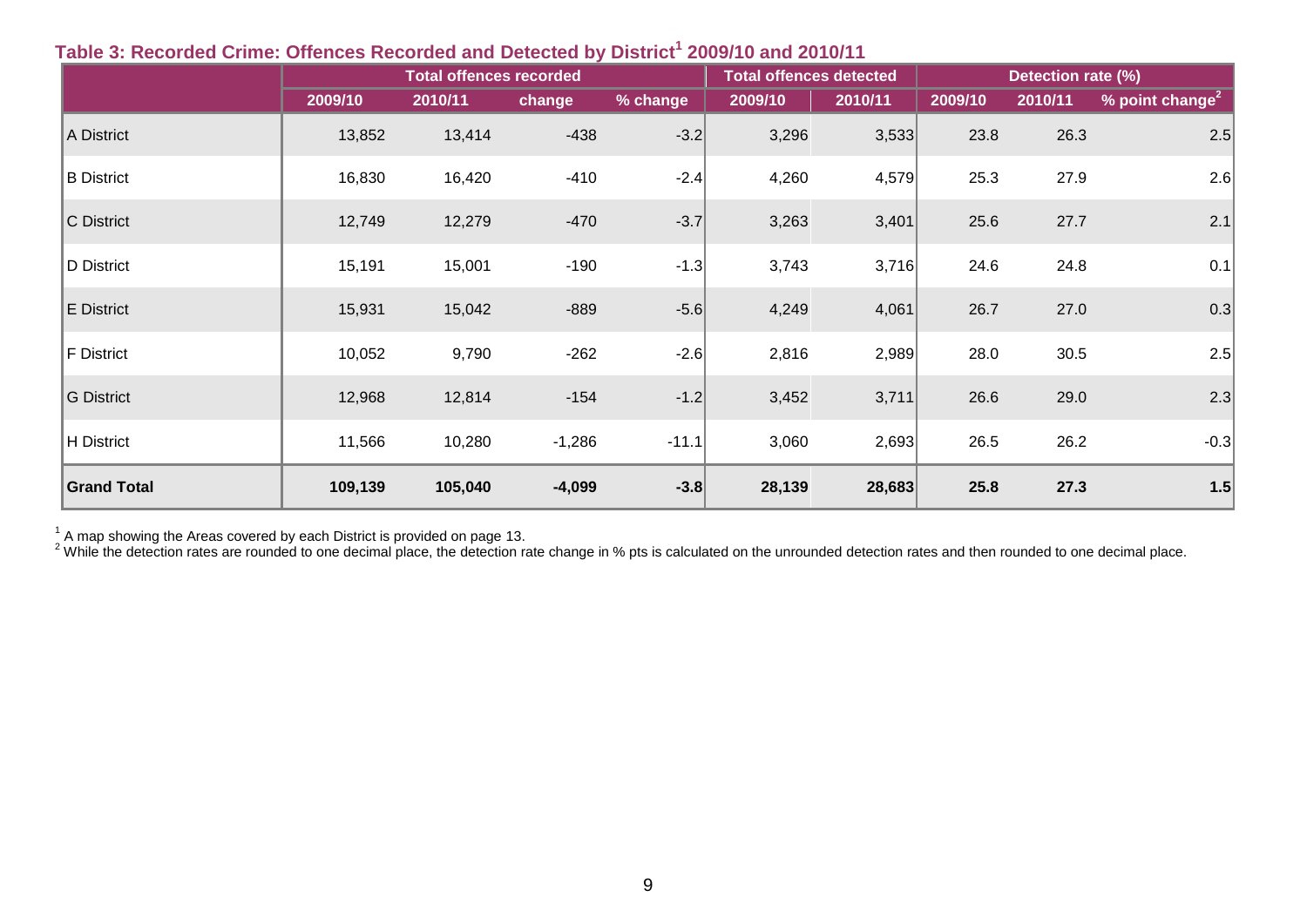#### **Table 4: Recorded Crime: Offences Recorded and Detected by Area 2009/10 and 2010/11**

|                          |         | <b>Total offences recorded</b> |                  |          | <b>Total offences detected</b> |         | Detection rate (%) |         |                             |
|--------------------------|---------|--------------------------------|------------------|----------|--------------------------------|---------|--------------------|---------|-----------------------------|
|                          | 2009/10 | 2010/11                        | change           | % change | 2009/10                        | 2010/11 | 2009/10            | 2010/11 | % point change <sup>1</sup> |
| Antrim                   | 3,150   | 3,279                          | 129              | 4.1      | 807                            | 760     | 25.6               | 23.2    | $-2.4$                      |
| Ards                     | 2,951   | 2,885                          | $-66$            | $-2.2$   | 832                            | 831     | 28.2               | 28.8    | 0.6                         |
| East Belfast             | 5,182   | 4,975                          | $-207$           | $-4.0$   | 1,217                          | 1,265   | 23.5               | 25.4    | 1.9                         |
| North Belfast            | 8,253   | 7,897                          | $-356$           | $-4.3$   | 2,146                          | 2,224   | 26.0               | 28.2    | 2.2                         |
| South Belfast            | 11,648  | 11,445                         | $-203$           | $-1.7$   | 3,043                          | 3,314   | 26.1               | 29.0    | 2.8                         |
| West Belfast             | 5,599   | 5,517                          | $-82$            | $-1.5$   | 1,150                          | 1,309   | 20.5               | 23.7    | 3.2                         |
| Carrickfergus            | 1,611   | 1,615                          | $\overline{4}$   | 0.2      | 354                            | 399     | 22.0               | 24.7    | 2.7                         |
| Castlereagh              | 2,210   | 2,179                          | $-31$            | $-1.4$   | 544                            | 571     | 24.6               | 26.2    | 1.6                         |
| Down                     | 4,220   | 3,931                          | $-289$           | $-6.8$   | 883                            | 989     | 20.9               | 25.2    | 4.2                         |
| Lisburn                  | 6,270   | 5,884                          | $-386$           | $-6.2$   | 1,599                          | 1,657   | 25.5               | 28.2    | 2.7                         |
| Newtownabbey             | 4,160   | 4,223                          | 63               | 1.5      | 983                            | 900     | 23.6               | 21.3    | $-2.3$                      |
| North Down               | 3,368   | 3,284                          | $-84$            | $-2.5$   | 1,004                          | 1,010   | 29.8               | 30.8    | 0.9                         |
| <b>Urban Region</b>      | 58,622  | 57,114                         | $-1,508$         | $-2.6$   | 14,562                         | 15,229  | 24.8               | 26.7    | 1.8                         |
| Armagh                   | 2,517   | 2,437                          | $-80$            | $-3.2$   | 584                            | 559     | 23.2               | 22.9    | $-0.3$                      |
| Ballymena                | 3,856   | 3,361                          | $-495$           | $-12.8$  | 1,169                          | 946     | 30.3               | 28.1    | $-2.2$                      |
| Ballymoney               | 1,076   | 994                            | $-82$            | $-7.6$   | 206                            | 183     | 19.1               | 18.4    | $-0.7$                      |
| Banbridge                | 1,907   | 1,969                          | 62               | 3.3      | 474                            | 522     | 24.9               | 26.5    | 1.7                         |
| Coleraine                | 4,195   | 3,643                          | $-552$           | $-13.2$  | 1,134                          | 1,099   | 27.0               | 30.2    | 3.1                         |
| Cookstown                | 1,779   | 1,779                          | $\boldsymbol{0}$ | 0.0      | 594                            | 635     | 33.4               | 35.7    | 2.3                         |
| Craigavon                | 5,822   | 5,286                          | $-536$           | $-9.2$   | 1,463                          | 1,581   | 25.1               | 29.9    | 4.8                         |
| Dungannon & South Tyrone | 3,040   | 2,761                          | $-279$           | $-9.2$   | 673                            | 687     | 22.1               | 24.9    | 2.7                         |
| Fermanagh                | 2,952   | 2,904                          | $-48$            | $-1.6$   | 842                            | 883     | 28.5               | 30.4    | 1.9                         |
| Foyle                    | 7,656   | 7,446                          | $-210$           | $-2.7$   | 1,951                          | 2,084   | 25.5               | 28.0    | 2.5                         |
| Larne                    | 1,506   | 1,541                          | 35               | 2.3      | 339                            | 304     | 22.5               | 19.7    | $-2.8$                      |
| Limavady                 | 2,186   | 2,166                          | $-20$            | $-0.9$   | 702                            | 717     | 32.1               | 33.1    | 1.0                         |
| Magherafelt              | 1,509   | 1,573                          | 64               | 4.2      | 426                            | 476     | 28.2               | 30.3    | 2.0                         |
| Moyle                    | 933     | 741                            | $-192$           | $-20.6$  | 212                            | 161     | 22.7               | 21.7    | $-1.0$                      |
| Newry & Mourne           | 5,685   | 5,350                          | $-335$           | $-5.9$   | 1,728                          | 1,399   | 30.4               | 26.1    | $-4.2$                      |
| Omagh                    | 2,281   | 2,346                          | 65               | 2.8      | 707                            | 784     | 31.0               | 33.4    | 2.4                         |
| Strabane                 | 1,617   | 1,629                          | 12               | 0.7      | 373                            | 434     | 23.1               | 26.6    | 3.6                         |
| <b>Rural Region</b>      | 50,517  | 47,926                         | $-2,591$         | $-5.1$   | 13,577                         | 13,454  | 26.9               | 28.1    | $1.2$                       |
| <b>Grand Total</b>       | 109,139 | 105,040                        | $-4,099$         | $-3.8$   | 28,139                         | 28,683  | 25.8               | 27.3    | 1.5                         |

 $1$  While the detection rates are rounded to one decimal place, the detection rate change in % pts is calculated on the unrounded detection rates and then rounded to one decimal place.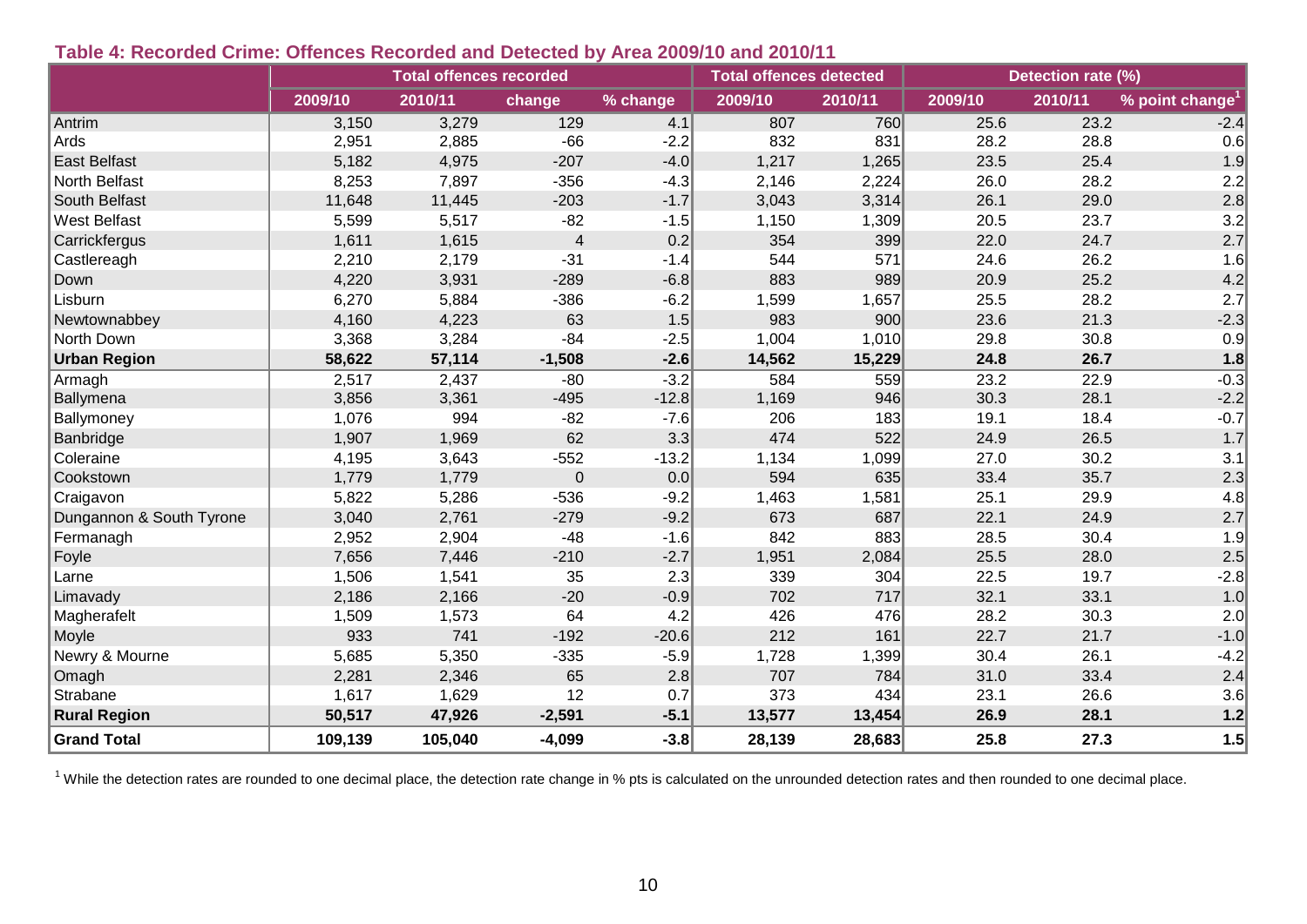#### **Table 5: Recorded Crime: Offences Detected by Method of Detection 2009/10 and 2010/11**

|                                  | <b>Number</b> |                 |         | Rates (%) |                       |  |  |  |
|----------------------------------|---------------|-----------------|---------|-----------|-----------------------|--|--|--|
|                                  | 2009/10       | 2010/11         | 2009/10 | 2010/11   | % point<br>change $3$ |  |  |  |
| <b>Total offences recorded</b>   | 109,139       | 105,040         |         |           |                       |  |  |  |
| Total offences detected          | 28,139        | 28,683          | 25.8    | 27.3      | 1.5 <sub>l</sub>      |  |  |  |
| <b>Sanction detections</b>       |               |                 |         |           |                       |  |  |  |
| Charge / summons                 | 22,910        | 23,989          | 21.0    | 22.8      | 1.8                   |  |  |  |
| Caution – adults <sup>1</sup>    | 2,788         | 2,994           | 2.6     | 2.9       | 0.3                   |  |  |  |
| Caution – juveniles <sup>2</sup> | 2,020         | 1,596           | 1.9     | 1.5       | $-0.3$                |  |  |  |
| Taken into consideration         | 412           | 97              | 0.4     | 0.1       | $-0.3$                |  |  |  |
| <b>Totals</b>                    | 28,130        | 28,676          | 25.8    | 27.3      | 1.5                   |  |  |  |
| Non sanction detections          |               |                 |         |           |                       |  |  |  |
| No prosecution directed          | 5             | 3 <sup>1</sup>  | 0.0     | 0.0       | 0.0                   |  |  |  |
| Offender died before proceedings | 4             | $\vert 4 \vert$ | 0.0     | 0.0       | 0.0                   |  |  |  |
| <b>Totals</b>                    | 9             |                 | 0.0     | 0.0       | 0.0                   |  |  |  |

 $1/$  Adult cautions include adult cautions and adult informed warnings.

2 Juvenile cautions include juvenile restorative cautions, juvenile informed warnings and juvenile prosecutorial diversions. <sup>3</sup> While the detection rates are rounded to one decimal place, the detection rate change in % pts is calculated on the unrounded detection rates and then rounded to one decimal place.



### **Figure 6: Recorded Crime and Detection Rate<sup>1</sup> 2001/02 - 2010/11**

<sup>1</sup> An explanation of the change in detection rates when comparing 2006/07 onwards with previous years is provided on page 12.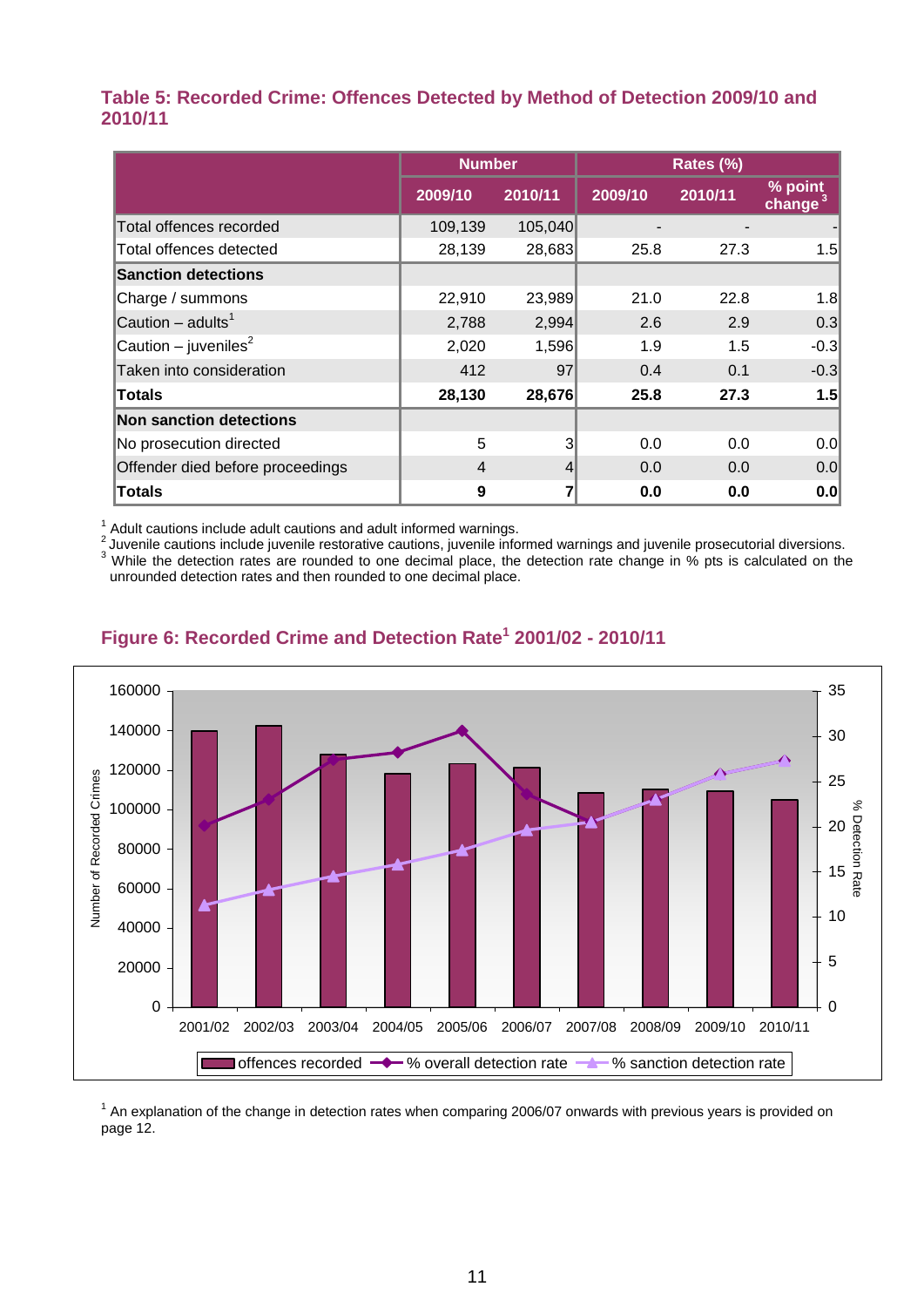# **Police Recording of Crime - Definitions**

#### **Recorded Crime**

Police recorded crime statistics (sometimes referred to as notifiable offences) detail those crimes and offences (including attempts) recorded by the police which are deemed to be indictable or triable-either-way. Certain closely associated summary offences are also counted in the recorded crime figures.

**Indictable offences** are those more serious crimes which are tried on indictment in the Crown Court by a judge and jury;

**Triable-either-way offences** are those offences which, under certain circumstances, are triable either summarily in a magistrates court or on indictment in the Crown Court;

**Summary offences** are less serious and are tried in a Magistrates Court before a resident magistrate with no jury.

The number of crimes recorded by the police is dependent on two factors:

- Whether the victim or a representative of the victim brings that crime to the attention of the police or on the crime coming to the attention of the police through some other means (such as the police officer being present at the time);
- Whether that incident is determined as being a recordable offence within the categories laid down by the Home Office in the official counting rules.

#### **Detections**

Detections (or clearances as they may alternatively be known) are, broadly speaking, those crimes that have been 'cleared up' by the police. Crimes are counted as 'detected or cleared' in accordance with strict counting rules issued by the Home Office. They are counted on the basis of crimes rather than offenders. For example, if six offenders are involved in a robbery and are all arrested and charged, then this counts as one detection (i.e. the robbery is deemed to be 'detected'). Alternatively if only one of the six is identified and charged while the other five remain unidentified and at large, this also means that the robbery can still be deemed as 'detected'.

The following methods of detection involve a formal sanction:

- Charging or issuing a summons to an offender;
- Issuing a caution to the offender;  $\bullet$
- Having the offence accepted for consideration in court;  $\bullet$
- The offender is a juvenile who is dealt with by means of an informed warning, restorative caution or  $\bullet$ prosecutorial diversion.

In addition, for the most serious offence types ('indictable only' – see recorded crime paragraph above for explanation) a non sanction detection can be claimed if:

- The Public Prosecution Service (PPS) directs no prosecution; or
- The case cannot proceed because the offender has died.  $\bullet$

#### **Recent Changes in the Recording of Detections**

Prior to April 2006 a variety non sanction detections could be claimed where police took no further action, the main one being where the victim declined to prosecute. At that time these detection types accounted for around 50% of the PSNI's total detection rate. However, since then some major changes have been introduced which have substantially limited the detection options open to the PSNI.

In April 2006, a higher evidential standard was adopted within the PSNI following the establishment of the Public Prosecution Service in Northern Ireland. Then in April 2007 the Home Office significantly restricted the detection types available to the police, which meant that virtually all non sanction detections could no longer be claimed as a valid detection. Both of these changes had the impact of greatly reducing the number of non sanction detections to such an extent that the PSNI overall detection rate and its sanction detection rate and now virtually one and the same (only a very small proportion of non sanction detections are now claimed each year).

#### **Violent Crime**

Violent crime comprises three main offence groupings: offences against the person, sexual offences and robbery. What violent crime offences have in common is that they involve actual violence or the threat of violence. The degree of violence varies considerably, even between incidents in the same classification. The large majority of incidents categorised as violent crime do not actually involve any significant injury to the victim, although some of the crimes not resulting in injury may still be traumatic for their victims eg threats to kill.